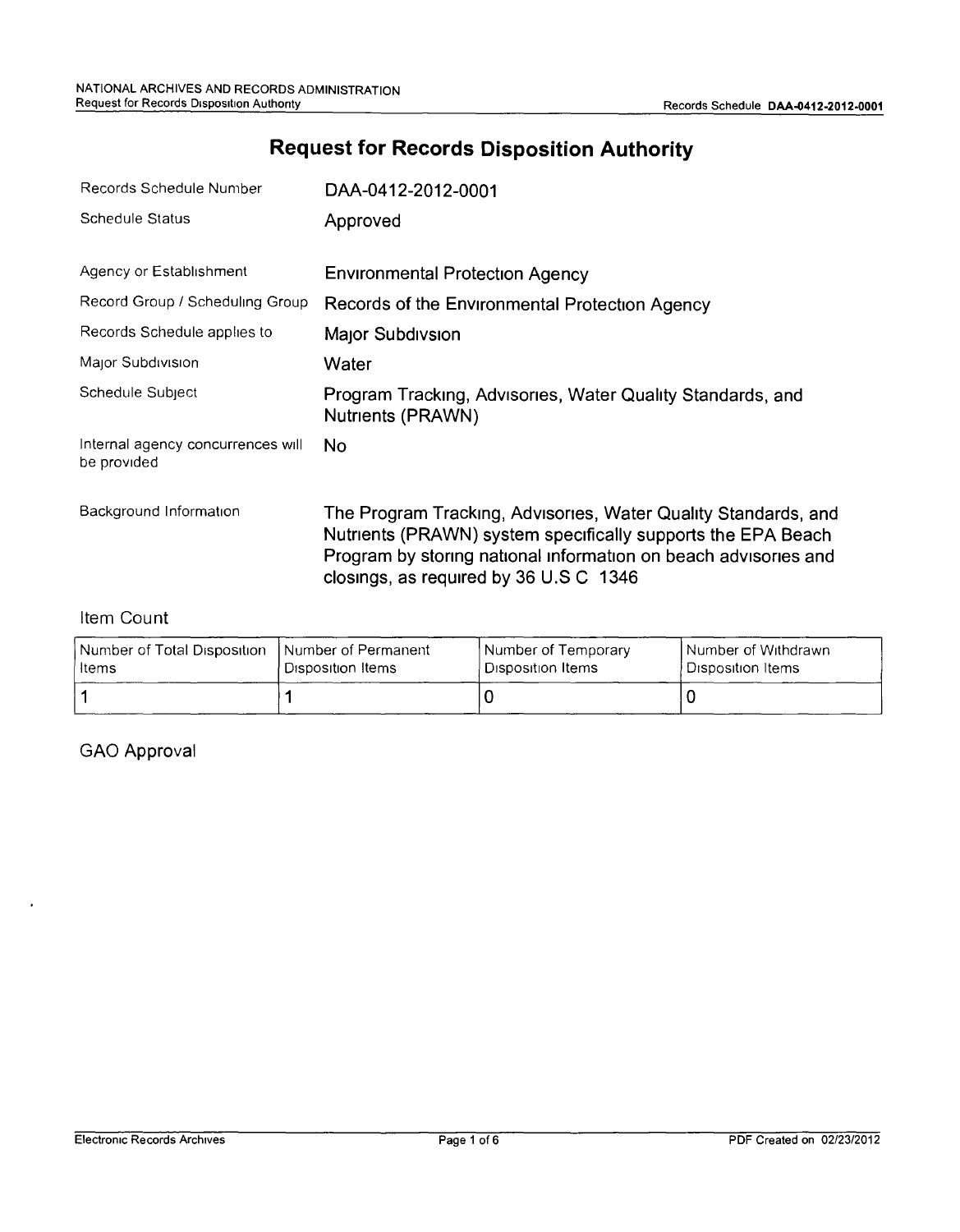# Outline of Records Schedule Items for DAA-0412-2012-0001

| Sequence Number |                                                                              |
|-----------------|------------------------------------------------------------------------------|
|                 | Program Tracking, Advisories, Water Quality Standards, and Nutrients (PRAWN) |
| 11              | Electronic data<br>Disposition Authority Number DAA-0412-2012-0001-0001      |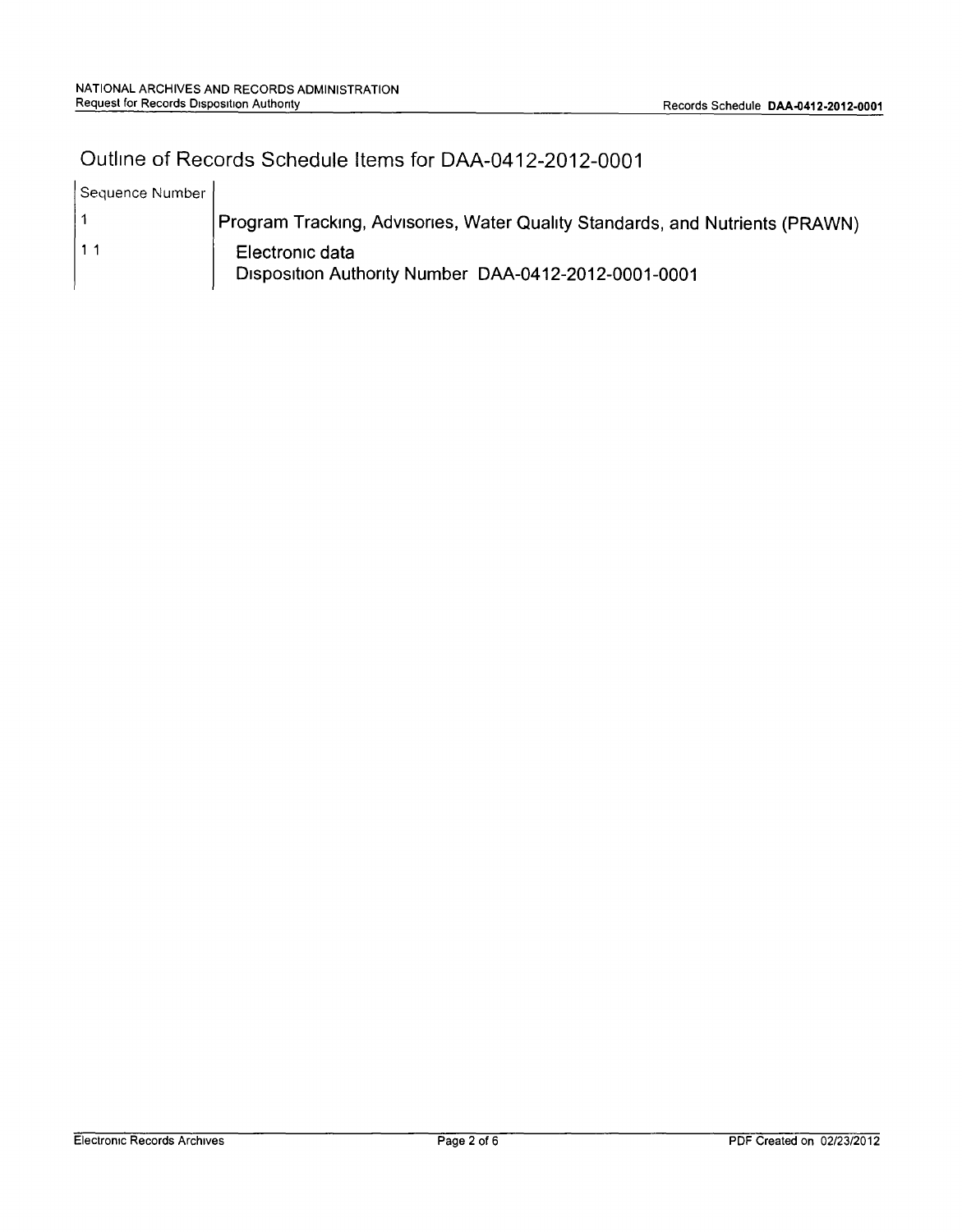## Records Schedule Items

| Sequence Number |                                                                                                                                                                                                                                                                                                                                                                                                                                                            |                                                               |                         |  |
|-----------------|------------------------------------------------------------------------------------------------------------------------------------------------------------------------------------------------------------------------------------------------------------------------------------------------------------------------------------------------------------------------------------------------------------------------------------------------------------|---------------------------------------------------------------|-------------------------|--|
| $\mathbf 1$     | Program Tracking, Advisories, Water Quality Standards, and Nutrients (PRAWN)<br>The Program Tracking, Advisories, Water Quality Standards, and Nutrients<br>(PRAWN) system specifically supports the EPA Beach Program by storing national<br>information on beach advisories and closings, as required by 36 U S C 1346                                                                                                                                   |                                                               |                         |  |
| 11              | Electronic data                                                                                                                                                                                                                                                                                                                                                                                                                                            |                                                               |                         |  |
|                 | <b>Disposition Authority Number</b>                                                                                                                                                                                                                                                                                                                                                                                                                        |                                                               | DAA-0412-2012-0001-0001 |  |
|                 | Final Disposition                                                                                                                                                                                                                                                                                                                                                                                                                                          | Permanent                                                     |                         |  |
|                 | Item Status                                                                                                                                                                                                                                                                                                                                                                                                                                                | Active                                                        |                         |  |
|                 | Is this item media neutral?                                                                                                                                                                                                                                                                                                                                                                                                                                | <b>No</b>                                                     |                         |  |
|                 | Explanation of limitation                                                                                                                                                                                                                                                                                                                                                                                                                                  | Applies only to electronic records                            |                         |  |
|                 | Do any of the records covered<br>by this item currently exist in<br>electronic format(s) other than e-<br>mail and word processing?                                                                                                                                                                                                                                                                                                                        | Yes                                                           |                         |  |
|                 | Do any of the records covered<br>by this item exist as structured<br>electronic data?                                                                                                                                                                                                                                                                                                                                                                      | Yes                                                           |                         |  |
|                 | Manual Citation                                                                                                                                                                                                                                                                                                                                                                                                                                            |                                                               | Manual Title            |  |
|                 | <b>EPA 753</b>                                                                                                                                                                                                                                                                                                                                                                                                                                             |                                                               |                         |  |
|                 | Disposition Instruction<br>Cutoff Instruction                                                                                                                                                                                                                                                                                                                                                                                                              |                                                               |                         |  |
|                 |                                                                                                                                                                                                                                                                                                                                                                                                                                                            | Close when program is discontinued or system is<br>terminated |                         |  |
|                 | Transfer to the National Archives<br>While system is in operation, transfer a copy of the<br>for Accessioning<br>data, as specified in 36 CFR Sec 1235 44-1235 50<br>or standards applicable at the time, to the National<br>Archives prior to migration to new system version<br>with major changes (e g, V2 0 to V3.0), or every<br>10 years, whichever occurs first Transfer final data<br>to the National Archives 6 months after system is<br>closed. |                                                               |                         |  |
|                 | <b>Additional Information</b>                                                                                                                                                                                                                                                                                                                                                                                                                              |                                                               |                         |  |
|                 | First year of records accumulation 2003                                                                                                                                                                                                                                                                                                                                                                                                                    |                                                               |                         |  |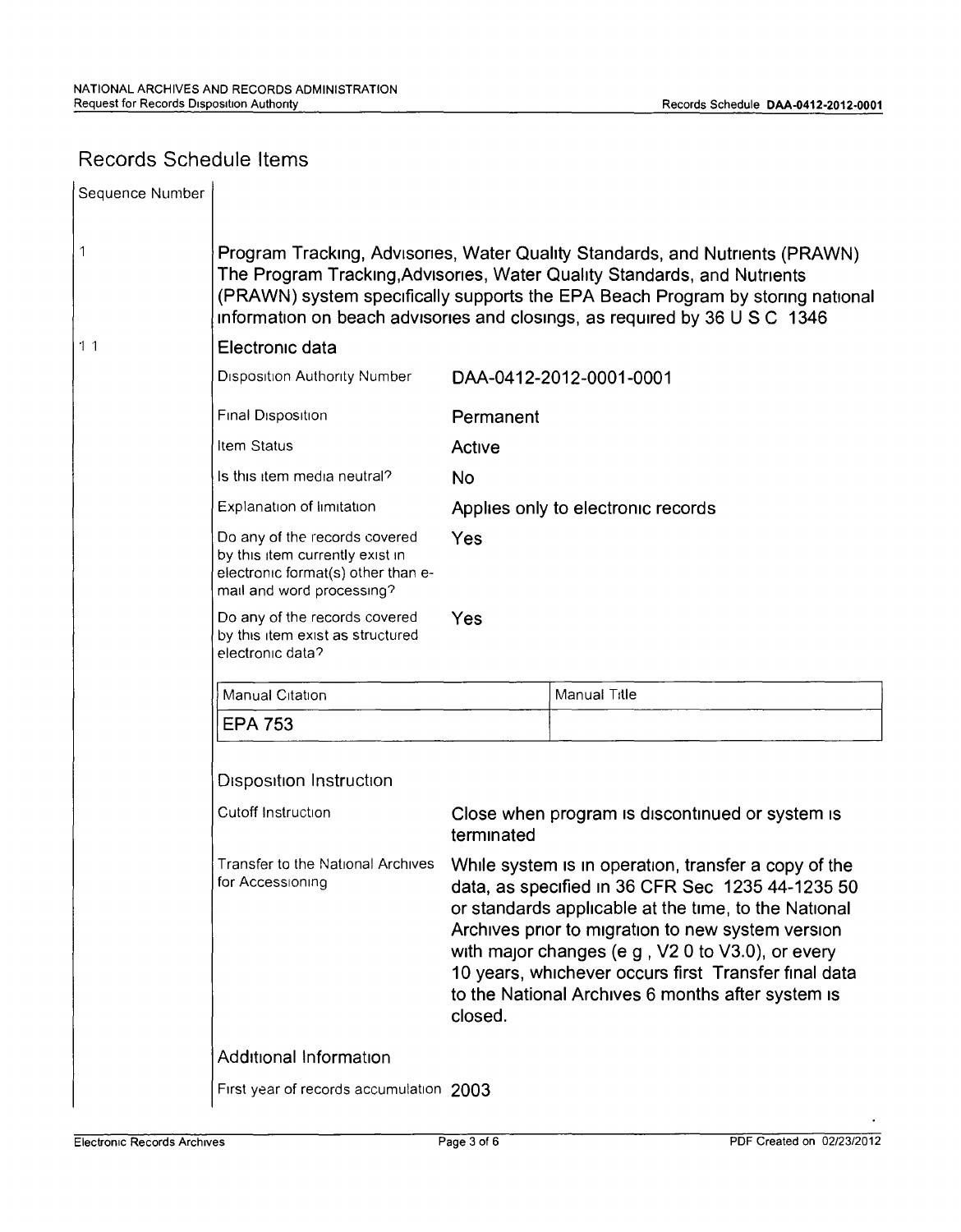| What will be the date span of the<br>initial transfer of records to the<br>National Archives? | From 2003 To 2010                                                                                                 |
|-----------------------------------------------------------------------------------------------|-------------------------------------------------------------------------------------------------------------------|
| How frequently will your agency<br>transfer these records to the<br>National Archives?        | Unknown<br>After migration to new system version with major<br>changes, or every 10 years, whichever occurs first |